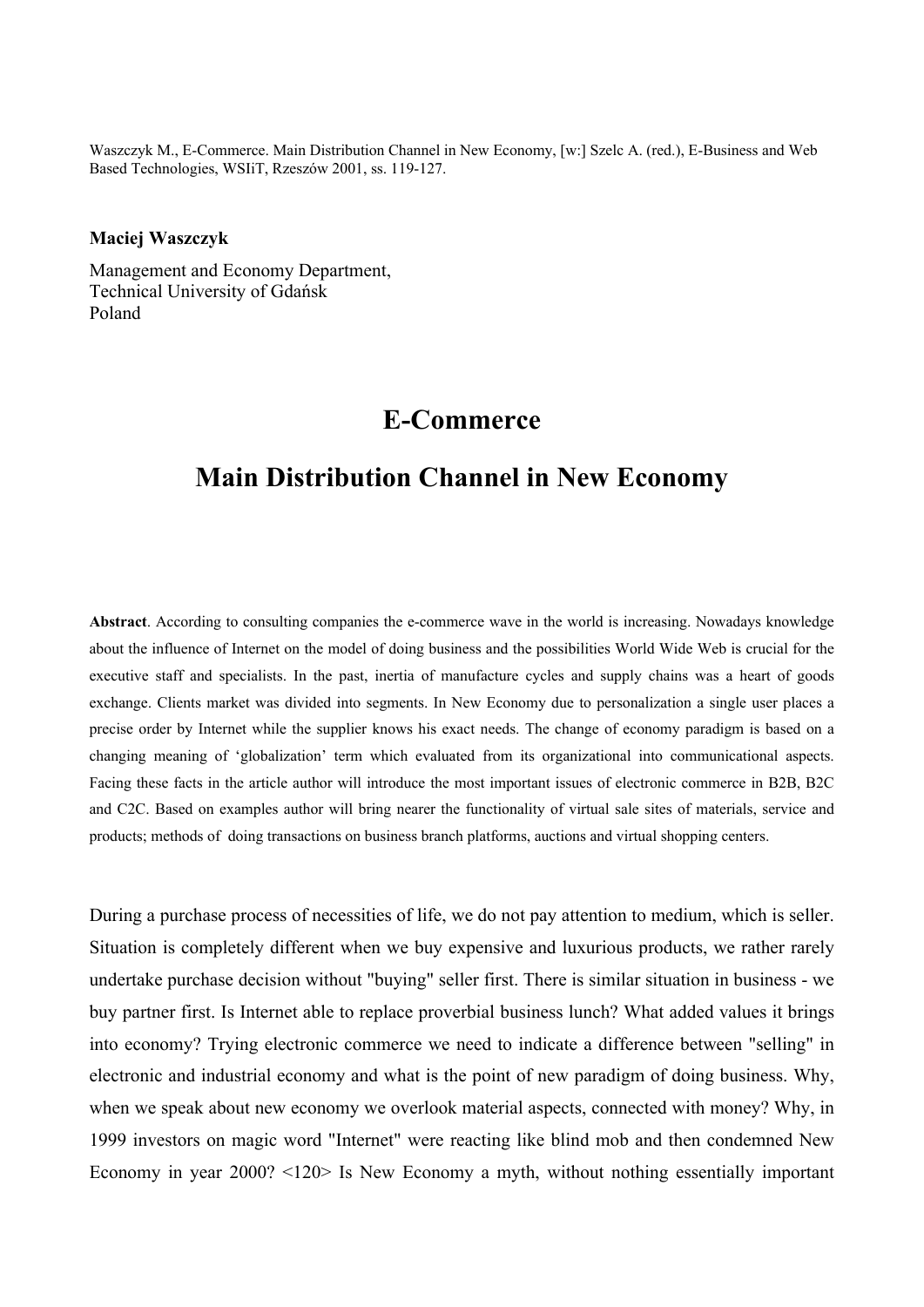behind it? Key to answer this question is to point some objective, ascendancy factors of Internet: interactivity, interactivity related to time and connected with that conception of mass customization<sup>1</sup>.

In old economy, in scope of marketing analysis of demand interactivity appear on a very basic level: on supply side questions are asked and on demand side questions are answered. Commission of search marketing research is relatively expensive and results come after a long period of time. Another problem is well-known logistic issue<sup>2</sup>: production managers are keen on manufacturing long series of homogenic products, while sales managers want to satisfy various and changing "whims" of consumers. Cycle of interactivity fading in time [drawing 1] is based on progressive divergence of supply and demand affairs. While customers' expectations are known on a stage of research, after several months - or more often - after dozen or so these expectations are completely unacquainted with our interests and we have to change them using intensive promotion.



Drawing 1. Cycle of interactivity fading in time. Meanning of interactivity fall down after marketing researches.

Promotion has a complexion of a mass activities, forming mass demand, which is satisfied by mass distribution. Following companies in delivery chain, buy each other, merge into <121> corporations, and from now on we deal with big corporations and global organizations [drawing 2].

In the Internet, on the supply side firms have equal chances. Each company has the same right to advertise their products on Internet portals, as a big corporation. In the same way customers have much bigger opportunity to compare products. They can type in the name of a product in search

<sup>1</sup> About apparent discrepancy underlying conception of "mass customization" writes Brown Keith T., *The Interactive Marketplace*, McGraw-Hill, USA 2001, pg 104.

<sup>2</sup> Rutkowski K., F. J. Beier, *Logistyka*, SGH, Warszawa 1995, pg 14 .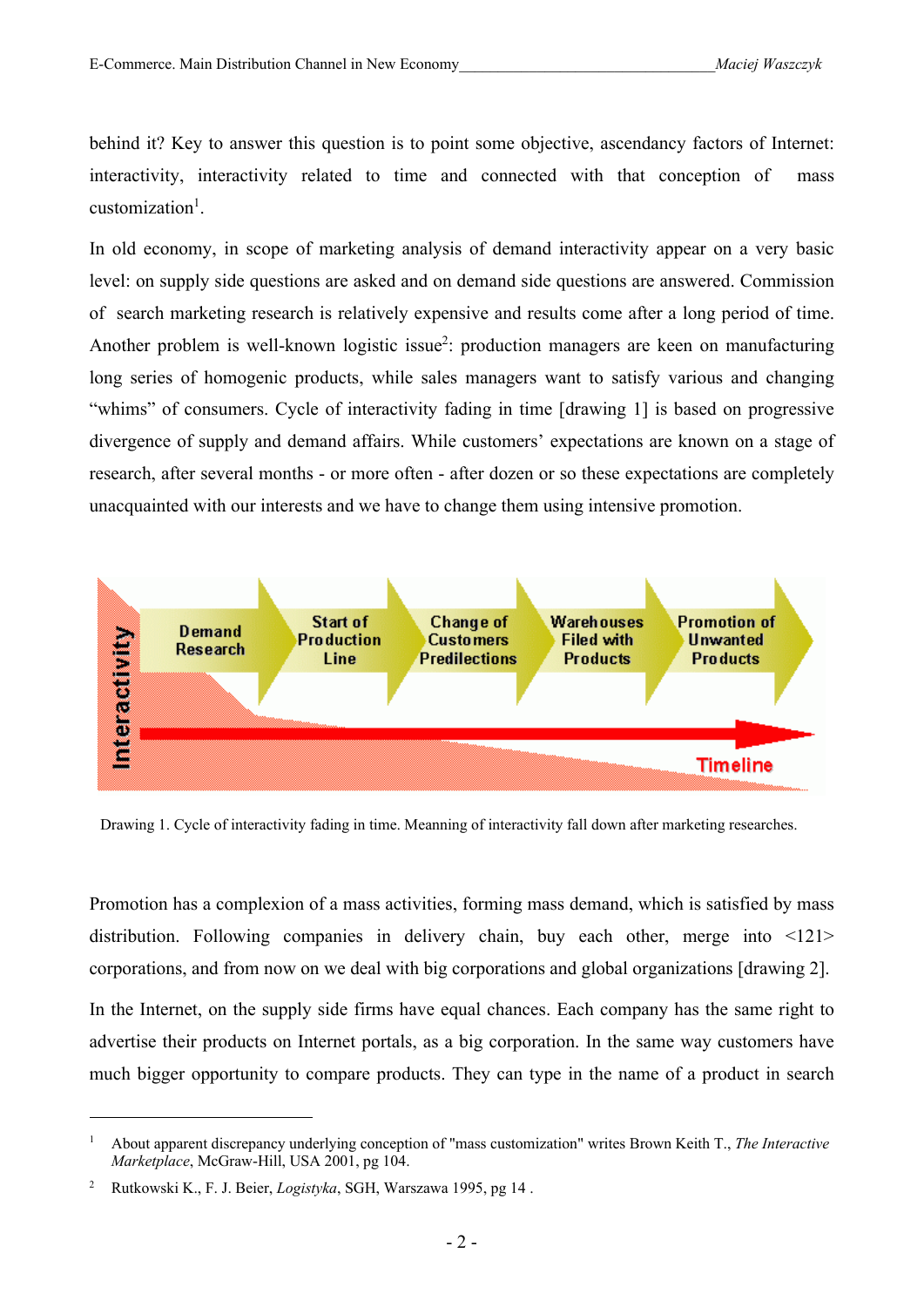engine, and they can have a look at a set of links to bids from all over the world. In New Economy, on demand side, retailers don't have "customers segments" but "actual person". Moreover, they receive strongly personal order and they can realize this personal order.



Drawing 2. Fading of interactivity related to elapsing time from the moment of market research to the moment of distribution.

E-tailers don't keep ready-made computers on the warehouses' shelves, but they assemble them when they are required. It's true, that the biggest sore spot of New Economy is "old sore spot" of economy, that is distribution. Distribution based on carting lorries full of computers from one warehouse to another look completely different from executing specific orders by sending couriers all over the globe. This is the moment when the time takes part in the New Economy. And it gives you benefits [drawing 3]. <122>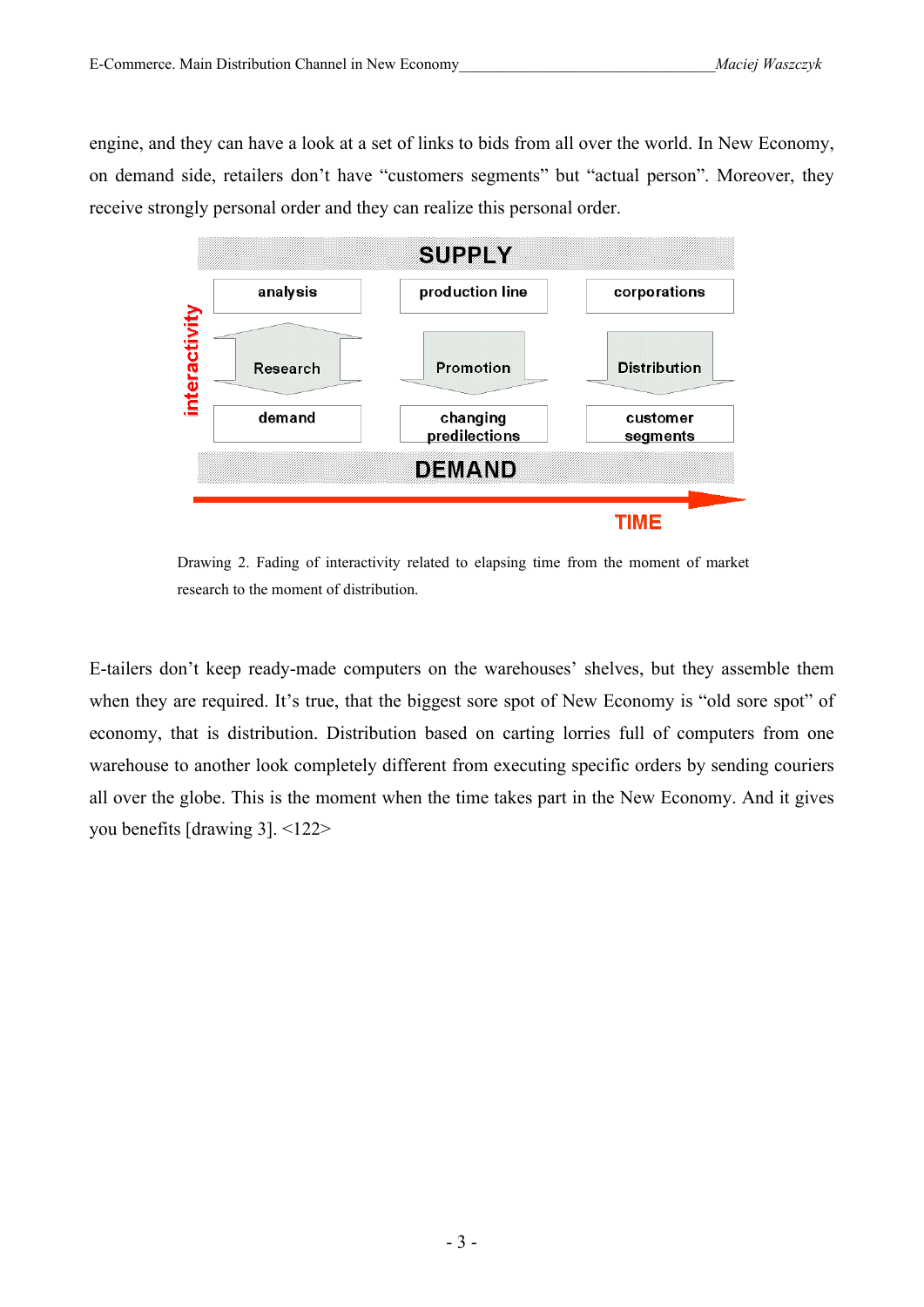

Drawing 3. Supporting of interactivity and breaking the time factor by Internet.

In conclusion, change of paradigm in electronic economy is based on the change of conception of globalization from "global organizations" to "global information"<sup>3</sup>.

When we buy a computer program for our company's for internal needs (e.g. financial or pay-roll) – that's E-Business. When we coordinate the flow of materials through our warehouses and plants with use of EDI system – that's also E-Business. When we make an offer to our contracting party and negotiate it using SMS (cell phone) or we decide to purchase prompted by cable television commercial, or we buy bank service using bank electronic card – this is E-Commerce. However, E-Business and E-Commerce in strict sense are transfer of business relations and trade on INTERNET platform, which gives all opportunities to realize new paradigm of "global information", which was discussed before.

According to the state of present knowledge and consulting firms' forecasts, value of electronic B2B trade between business partners is increasing and will continue to do so faster than electronic B2C retail trade<sup>4</sup>. Some, like AMR Research, claims even that in year 2004 in USA 29% of B2B transactions will take place on electronic market and the <123> value of these transactions will reach 5,7 trillion dollars<sup>5</sup>. Maybe that kind of optimistic forecast is completely untrue, and such information was used to rise prices of stock quotations on NASDAQ. However, there are some –

<sup>3</sup> Zabolski T., M. Waszczyk, *Perspektywy rozwoju Nowej Ekonomii* [w:] XII Ogólnopolski i Międzynarodowy Festiwal Reklamy "Nagrody Tytana", Kraków 2001, s. 60-61.

<sup>4</sup> *eEurope 2000*, Andersen Consulting Report 2000, pg 12.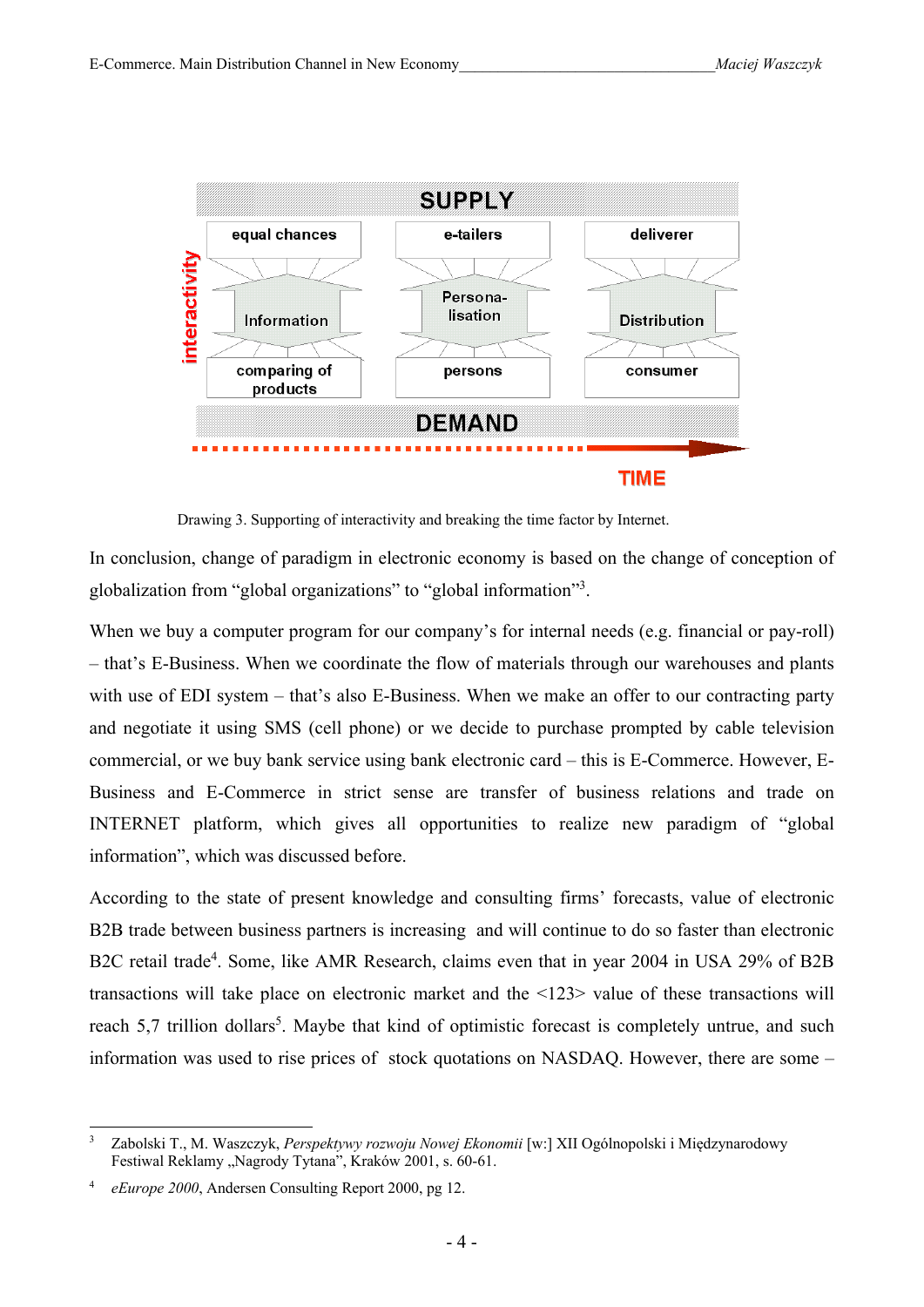shown earlier – in favour for the Internet, circumstances, thanks to which we can make prognosis about considerable role of global net in economy.

Before we start talking about construction, and types of B2B electronic trade platforms, we need to point out that they should consist of following elements [drawing 4]: information, transaction, navigation, security and marketing.

Provided information are not only economic or legitimate news, but also exchange of information with use of so called chats and forums. To extend the information contents there are specialists' advices provided – both active (ask expert) and passive – calculator, for example to compute technical parameters, offers, etc.

The essence of Internet trade platforms is the users possibility of making transactions throughout both double-side and one-side (english, dutch, first and second price) auctions<sup>6</sup>. Platforms can support transactions by providing and sending order forms, buffering and supporting payments, acreditives, bank and insurance agencies offers.

The most important thing for platform users is security: possibility of choice between partner or group of partners with whom he wants to make business. B2B Internet platforms also have orders of strictly controlled registration and login procedures. <124>

<sup>5</sup> Bermudez J., B. Kraus, D. O'Brien, B. Parker, L. Lapide, *B2B Commerce Forecast: \$5.7T By 2004*, AMR Inc. Special Report 2000.

<sup>6</sup> Fingar P., H. Kumar, T. Sharma, *Enterprise E-Commerce*, Meghan-Kiffer Press Tampa, Florida, USA 2000, pg 38- 39: "English auction […] seller announces reserve price or some low bid. Bidding increases progressively until demand falls. The winnig bider pays highest valuation […]. Dutch auction […] seller announces a very high oppening bid. The bid is lovered progressively to match supplay […]. First-price […] auction has a bidding period in which participants submit one sealed bid in ignorance of all other bid. […] The winning bidders [pay exactly amount thay bid]. Second-price auction […] The item is awarded to highest bidder at a price equal to the highest unsuccesful bid[…]".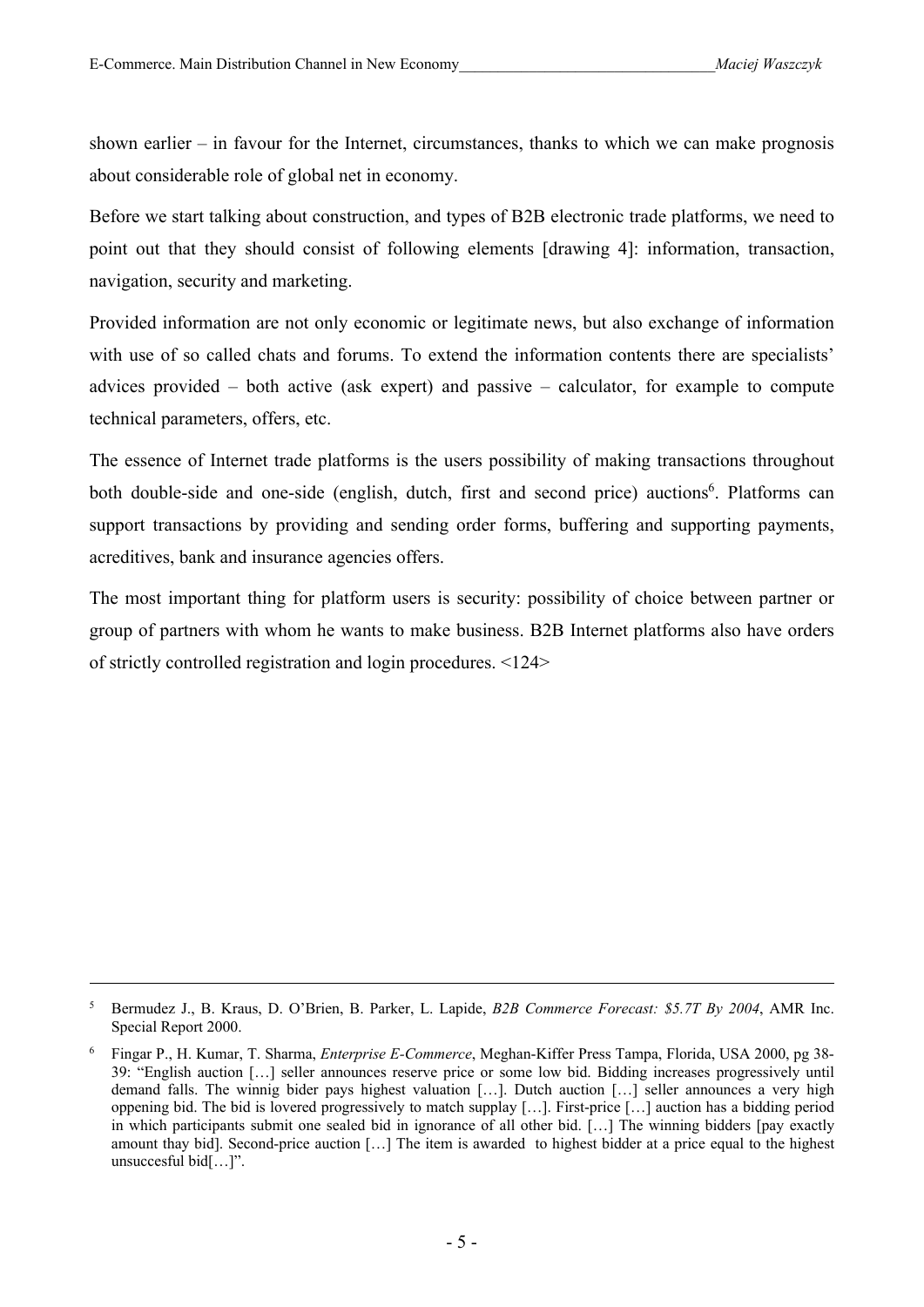

Drawing 4. Construction of B2B trade platform.

Another, but also very important matter is ergonomically set up navigation – business users don't have time for unnecessary clicking. There must be a possibility of researching platforms' information resource and take accurate number of sorting criteria. A very important function is notification. If on the platform is a product offer, which clients are interested in, they can get information about it on them e-mail immediately.

As it was mentioned before – marketing research consumes a lot of money and time in old economy. General Motors, Ford Motor Company, and Daimler-Chrysler have built a platform www.covisint.com, which Nissan and Renault joined later on. Those firms are going to merge to their marketplace 90.000 tradesmen from all over the world. When the need for "screw", "upholstery" or "seal" occur for cars in production, company can open a tender on a platform at once and receive as a feedback, strictly parameterized bids, from amongst which winning tradesman is chosen using the auction mechanism. General Motors is going to save this way about 3.000 dollars on a production of the year 2001 car. Also, they are going to while away new product development time from 42 to 12-18 months<sup>7</sup>. On their website **www.covisint.com** consumers can design a car of their dreams – isn't it a swift and cheap marketing research?

B2B transactions in Internet take place on platforms, which provide information, navigation and guarantee security and level of marketing service merge interests of platform users. But the most

<sup>7</sup> Baer M., J. Davis, Some Assembly Required, Business 2.0, February 20, 2001, pg 78-79.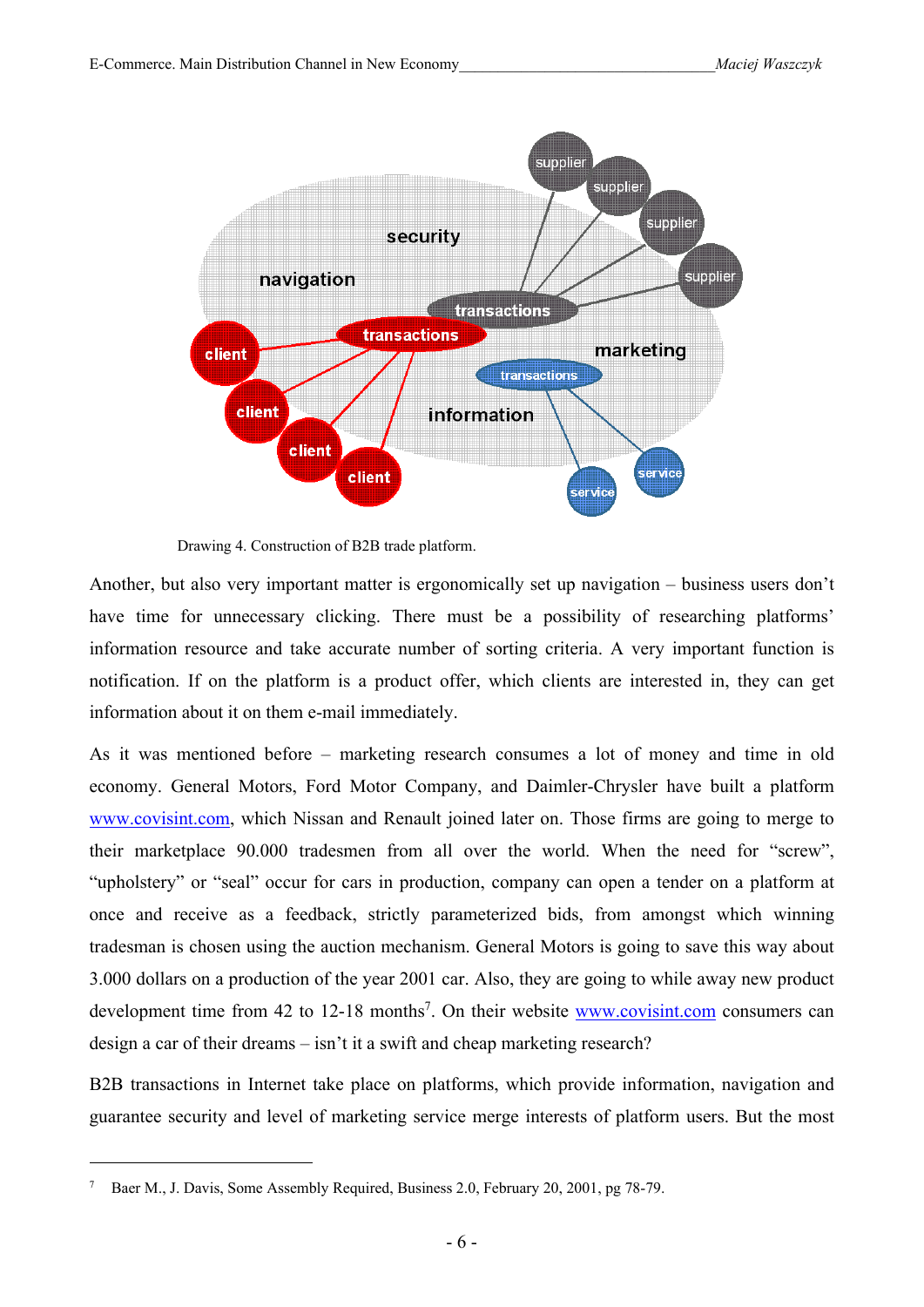important is fact that platforms give us an opportunity of separate price negotiations with our partners, who are our tradesmen, and separate negotiations with our customers [drawing 4].

Everyone, who have worked in trade company knows how much trouble cause the simplest purchase, which in fact is less complicated than sell: tons of paper, hundreds of telephone calls, working hours – these are costs, which firm owner bears during even the simplest purchase.

As Rutkowski illustrates "Logistics", every saving is equivalent of sale. If remunerativeness is 2%, saving of 20.000 ZL is equal 1 million ZL of sale $8$ . Michael Dell – E-Commerce pioneer - states that while in 1993 with 3 milliard dollars turnover, cost of products in warehouses were 220 million dollars, whereas four years later – thanks to development of E-Commerce plane – with four time higher turnover, this cost remained almost at the same level. Time of products flow through warehouses was whiled away about ten times<sup>9</sup>.

Retailing trade in Internet may assume form of individual or common solutions. If owner of a well known brand wants to open a shop in Internet – let him do it in his own domain – every interested person will find a way there easily. If Maciej Waszczyk wants to do the same thing and create the Internet shop www.maciejwaszczyk.com, finding this site by Internet would be for user much more difficult. That's why Internet passages were created. There you can create an online shop in few minutes, and from this moment it appears in the most commonly visited Internet site – portal<sup>10</sup>. In Internet shop the most important is not login, but product offer – that's what Internet user finds when he opens website shop or passage website. The second important element is common (in the Internet passage) basket, which is used by system to distribute offers to particular shops. <126>

Contracting the transactions between private clients in Internet takes place on auctions and news services, that is one-side auctions. As Ernst & Young states that www.ebay.com auction was the most often visited E-Commerce site in 1999 in USA and Canada, English www.qxl.co.uk is on the second place in UK. Although in the countries examined by Ernst & Young, most purchases were made in www.amazon.com , Ebay holds still the second place in USA, third in Canada. QXL holds the second place in England<sup>11</sup>. According to the authors of "Enterprise E-Commerce" this form of

<sup>8</sup> Rutkowski, *Logistyka...*, pg 23.

<sup>9</sup> Fingar, *Enterprise…*, pg 26.

<sup>&</sup>lt;sup>10</sup> Now in Poland number of Internet passages is about 20. The best known, and having the biggest functionality is Wirtualna Polska Internet mall pasaz.wp.pl with common for all shopes basket, navigation, promotion and search. The mall of Wirtualna Polska has the online storebuilder with the possibility to build your own Internet shop in several steps using your personal computer.

<sup>&</sup>lt;sup>11</sup> *Global Online Retailing*, An Ernst & Young Special Report, E&Y January 2000, pg 18.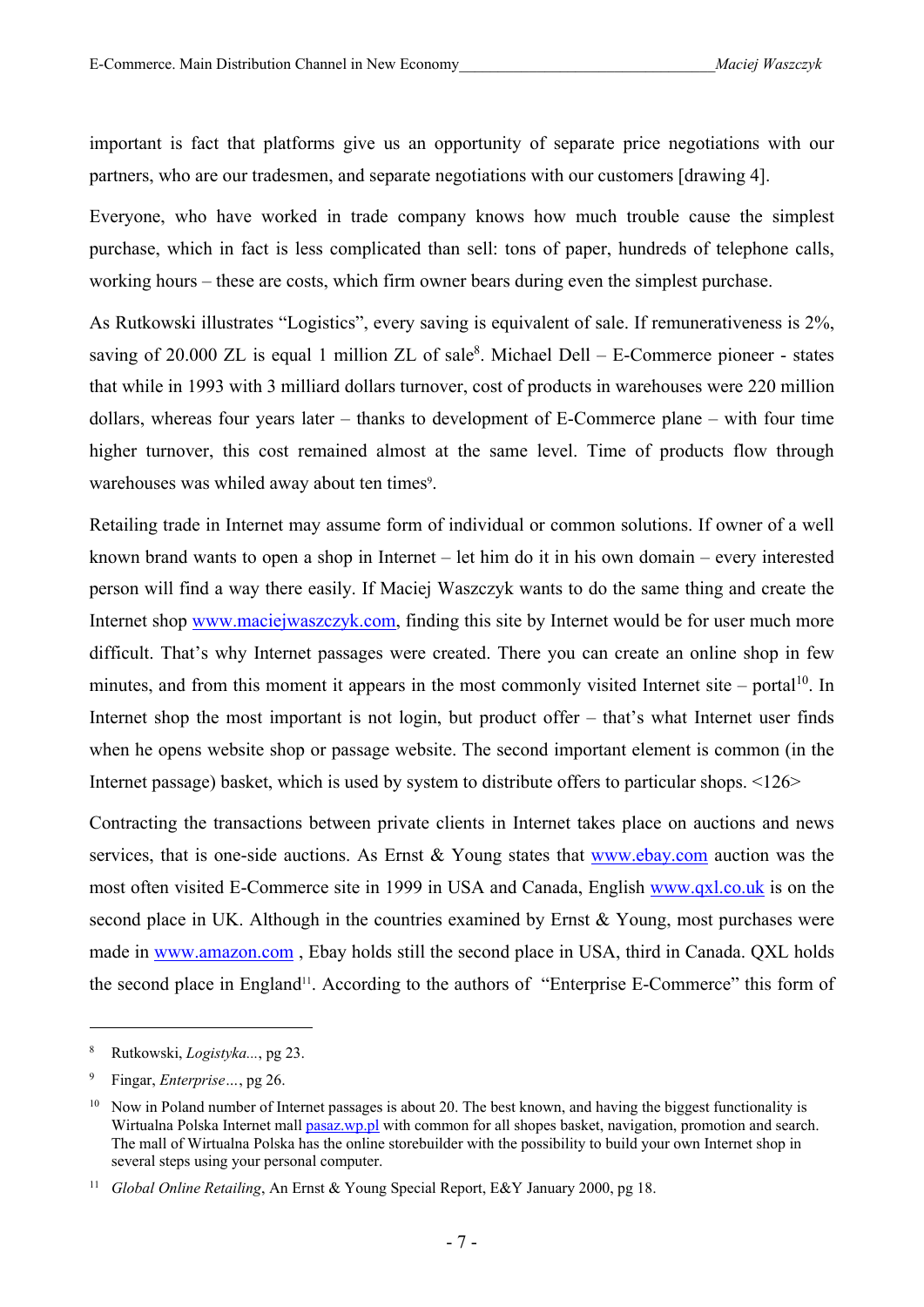electronic trade has a chance to become dominating in Internet 12. It happens so, because if you want to conduct an offline auction, you need to gather people in one place and time, rent a space – it costs and cause a lot of trouble. Online auction, thanks to their exciting character and Internet properties slowly becomes a dominating form of trade. Enough to say that the biggest and first auction on www.ebay.com in the first period of year 2001 recorded benefits of 21 million dollars with income of 154 million dollars<sup>13</sup>.

The most passionating and popular are English auctions, where the starting price is usually set on a very low level an the participants – knowing each others votes – excel it by minimum price – until the wining price is called so high that nobody has a courage to beat it. With advantage of this type of auction on a C2C and B2C plane there is no sense to put in new models<sup>14</sup> in retail trade. It looks differently on a B2B plane, where each model finds it's plane.

Looking at the way of conducting the transactions, it's necessary to point out that the most important stages are the ones connected with overtopping and graduating other users after transaction is made. The overtopping is the most exciting element of auction. Making comments is a tool used to build auction society, by giving each others opinions as "good partner in doing business" or "bad" one. Building societies on auctions depend on trust to sides of transactions not only to auctioneer. Breaking of "limited trust"<sup>15</sup> between selling and buying in Internet is one and most important challenge of New Economy.

 $<127>$ 

## References

- [1] Baer M., J. Davis, *Some Assembly Required*, Business 2.0, February 20, 2001.
- [2] Bermudez J., B. Kraus, D. O'Brien, B. Parker, L. Lapide, *B2B Commerce Forecast: \$5.7T By 2004*, AMR Inc. Special Report 2000
- [3] Brown Keith T., *The Interactive Marketplace*, McGraw-Hill, USA 2001.
- [4] *eEurope 2000*, Andersen Consulting Report 2000.

<sup>12</sup> Fingar, *Enterprise…*, pg 40, 84.

<sup>&</sup>lt;sup>13</sup> Schwartz J., Ebay Bucks Online Trend With a Strong First Quarter, The New York Times, April 20, 2001.

<sup>&</sup>lt;sup>14</sup> From authors own research on 33 auction sites comes conclusion that 97% of auctions use English model while 85% use this model as the only one (November 2000).